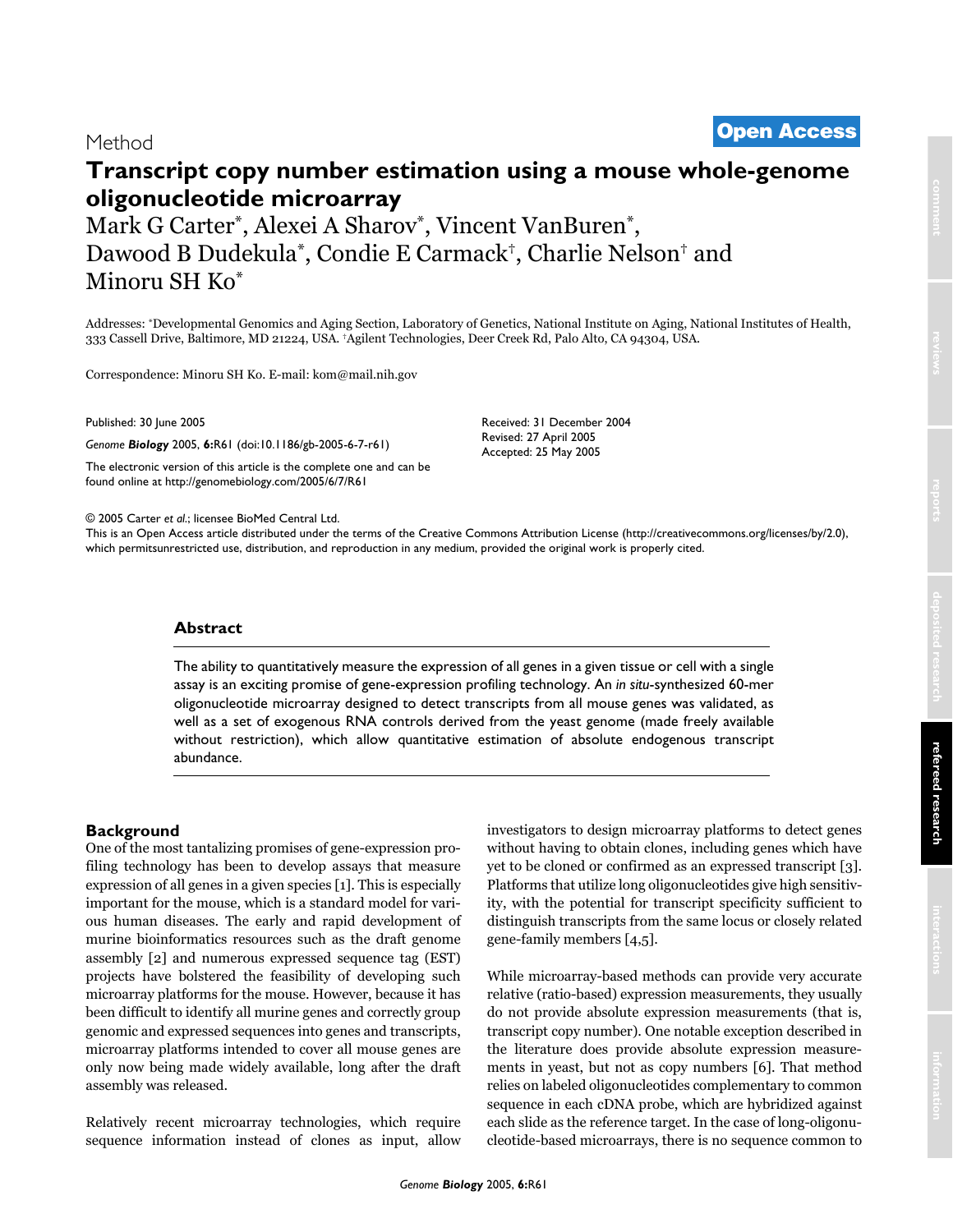all probes, so such a strategy is not feasible. An appropriate approach for such microarray platforms is to monitor the hybridization behavior of a few spiked-in RNA controls with sequence derived from yeast or other genomes. Control transcript probe intensity data can be used to create a generalized dose-signal model and applied to endogenous transcript intensity data to give transcript abundance estimates. Not only would such absolute expression measurements from microarrays help determine what level of sensitivity is required for downstream validation methods, but they would also allow direct comparison of expression data generated using different methods, as well as a valuable mechanism to compare performance between slides, platforms, or experiments [7]. Most importantly, global absolute expression measurements can be used to more fully describe a given transcriptome, perhaps identifying mRNAs present at less than one copy per cell as candidates for heterogeneous or celltype-specific expression, or subdividing groups of genes in Gene Ontology (GO) nodes [8] based on transcript abundance.

The work described here is focused on two goals, aimed at facilitating standardization and comparison among mouse microarray studies: first, to create a long-oligonucleotidebased microarray platform covering all identified mouse genes, which can be made widely available; and second, to develop exogenous RNA controls which will allow quantitative estimation of absolute endogenous transcript abundance. The microarray will be made available to the community through Agilent Technologies and exogenous control plasmid vectors will be available upon request from the authors and the American Type Culture Collection (ATCC) (ATCC MBA-201 to -207) without restriction, to be used with the design presented here or incorporated into any non-yeast microarray platform.

#### **Results and discussion**

The development of a mouse whole-genome microarray in our laboratory has been an ongoing effort, and each new design has been derived in part from its predecessor (see Additional data files 1 and 2 and Materials and methods for details) [9]. Development of the National Institute on Aging (NIA) Mouse Gene Index [10] facilitated more complete, less redundant microarray design than EST clustering alone for the following reasons. First, clustering was mapped to the genome assembly, improving consolidation of transcriptional units. Second, transcript selection is no longer restricted to library contents, allowing genes absent from NIA cDNA clone collections [11] to be included from other public sequence collections. Finally, all potential splice variants were solved from EST alignments with genomic sequence, so that probes can be designed to common regions in a transcript family, minimizing the effect of differential splicing. Therefore the index has been the basis of gene/transcript identification and sequence selection for all oligonucleotide array designs subsequent to

the NIA Mouse 22K Microarray v1.1. During the preparation of this paper, assembly of a long-oligonucleotide microarray platform with full coverage of the mouse genome was reported by Zhang *et al*. [12] using a sequence selection protocol that incorporated all National Center for Biotechnology Information (NCBI) RefSeq entries, including all mRNA transcripts based solely on prediction algorithms, without experimental evidence of expression (XM sequences). In contrast, our protocol included only a minority of the XM sequences (only those annotated as an identified gene).

As our oligonucleotide probe design and selection process differed slightly from protocols previously used with ink-jet microarrays, we first established that our oligonucleotide probes perform as well as or better than those designed with standard protocols [5,9,13]. To assess the overall performance of the oligonucleotide probes, we carried out a mixing experiment, combining total RNA from E12.5 mouse embryos and placentas to produce a range of gene-expression ratios for each transcript, using a preliminary microarray design (NIA Mouse 22K Microarray v2.0, see Additional data files 1 and 2 for details). In a comparison of E12.5 mouse embryo and placental RNA, statistically significant differential expression was detected for 8,461 of the test array's 21,044 oligonucleotide probes. These differential targets were then examined in the mixtures to calculate observed placental RNA fractions. Figure [1](#page-2-0) shows that the distributions of the observed placental RNA fractions at each input level were closely matched with the input placental RNA fractions (median observed fraction  $=$  input fraction  $\pm$  0.075), and the boundaries of 95% confidence regions were 0.121 to 0.405 from the median. These distributions were consistent with, although narrower than, those seen in a similar study [13] using standard oligonucleotide design procedures, suggesting that our design protocol produces comparable results. More importantly, these data suggest that the oligonucleotide probes are capable of highly quantitative, proportional measurements of transcript abundance, a property required for transcript abundance estimation.

Exogenous RNA control transcripts were developed from *Saccharomyces cerevisiae* intronic and intergenic sequences [14,15]. A total of 11 candidate sequences were cloned and tested against multiple oligonucleotide probes in preliminary microarray hybridizations (data not shown). After assessing which target/probe pairs produced the best dynamic responses to abundance with the lowest noise, seven control transcripts and corresponding oligonucleotide probes (Tables [1](#page-3-0) and [2](#page-3-1)) were selected for use in the control set. As a result, the NIA Mouse 44K Microarray v2.0 contains all 63 oligonucleotide probes considered as controls, while version 2.1, the final version which will be made available to the community, contains only the seven selected for use, spotted ten times each at different locations on the slide. Loading of each control transcript into total RNA was confirmed as accurate within 2.6-fold by quantitative real-time RT-PCR (qPCR)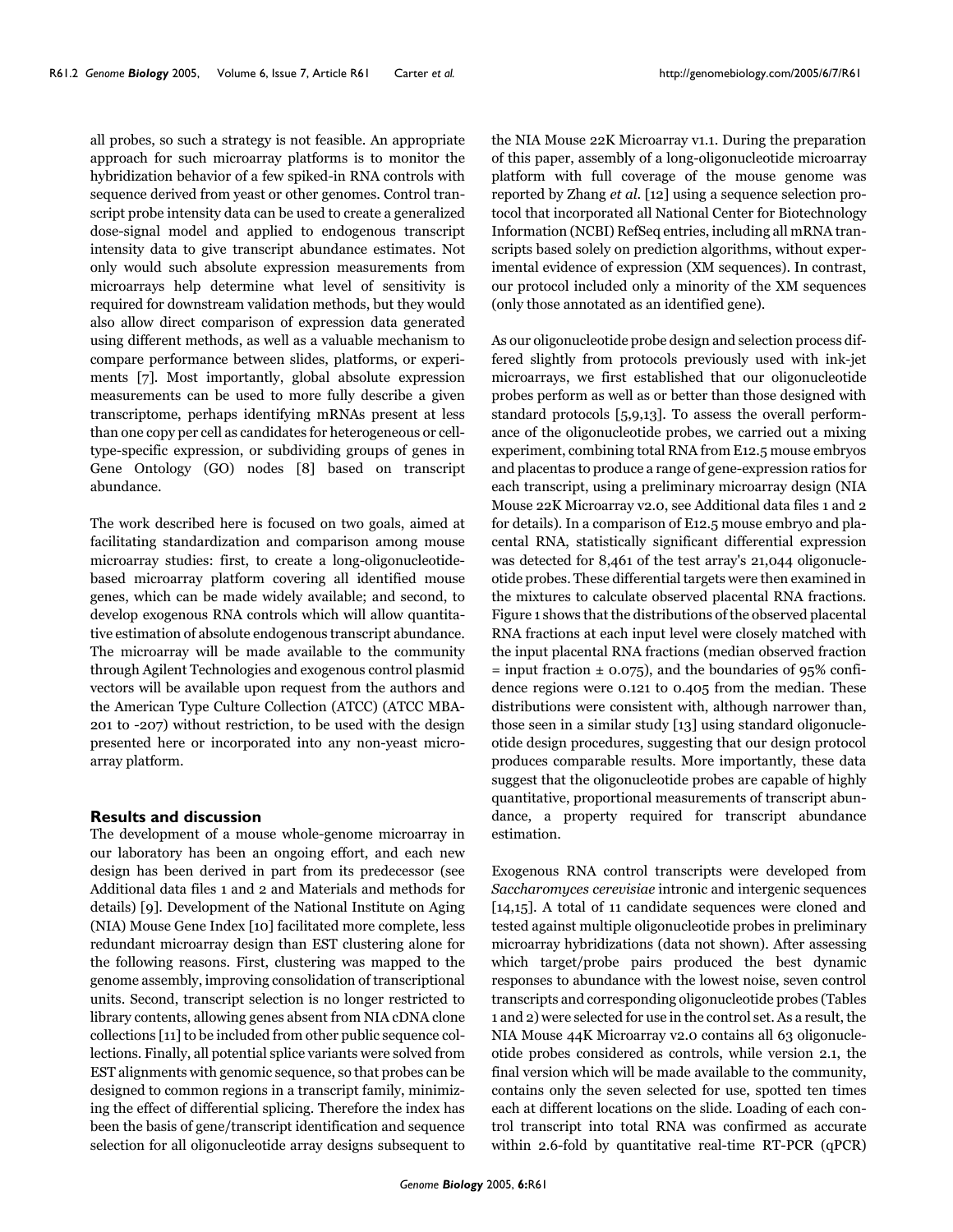<span id="page-2-0"></span>

#### **Figure I**

60-mer oligonucleotide probe linearity testing. To test the performance of 21,044 60-mer oligonucleotide probes, E12.5 embryo RNA and placenta RNA were combined to form five pairs of duplicate samples containing from 0 to 100% placental RNA. Box-plot distribution data for each placental RNA input level is shown above, with median values labeled. The boxes show the 25-75 percentile range, with the mean and median indicated by the central straight line and diamond, respectively. Upper and lower bars show the 2.5 to 97.5 percentile range. Observed fraction medians are within 0.075 of input values, and 95% of values are within 0.405 of input values.

(Figure 2a), with a very tight correlation ( $r^2 \ge 0.99$ ) between expected and measured values over seven orders of magnitude.

One basic assumption made in our experimental design is that amplification efficiencies are approximately equal between endogenous mouse transcripts and exogenous yeast control transcripts. To test this, transcript abundances were determined by qPCR for cDNA pools synthesized from total RNA with spike-in controls added, as well as labeled cRNA target mixtures amplified from the same total RNA/spike-in control mixtures, and transcript abundances were determined by qPCR. After linear amplification, individual ratios of each control transcript to the endogenous transcript *Dnchc1* (Table [3](#page-7-0)) were within 3.5-fold (average = 1.98-fold) of those prior to amplification (Figure 3), and the slopes of regression lines for pre- and post-amplification datasets were 0.967 and 0.992, respectively. Results were consistent whether using amplification yield versus input or the increase

in *Dnchc1* transcripts as measured by qPCR to calculate the fold amplification and fraction of the original sample represented by each qPCR well. The stability of the relationship holds over seven orders of magnitude, suggesting that amplification of transcripts during cRNA microarray target synthesis is not a source of significant bias. In previous attempts using control transcripts with short (20-40 nucleotides) vector-derived poly(A) tails, exogenous controls amplified one or two orders of magnitude less efficiently than endogenous messages (data not shown), indicating that sufficient polyadenylation of controls is critical for efficient amplification.

Microarray expression profiles were generated for three distinct samples each of total RNA from E12.5 whole embryos (EM), E12.5 placenta (PL), R1 embryonic stem cells (ES), and GFP-Exe trophoblast stem cells (TS) [16]. For each microarray, linear regression analysis on mean normalized log<sub>10</sub>[intensity] values for seven yeast spike-in control probes was used to define a standard curve relating signal intensity to copy number (Figure 2b) for estimation of endogenous transcript abundances. Correlations were very strong between  $log_{10}$ [intensity] and  $log_{10}$ [input copy number], with  $r^2 \ge 0.95$ .

To test the accuracy of estimating transcript abundance in this way, we compared the results with qPCR measurements for a panel of 13 endogenous transcripts (Figure 4). Most (36 of 52, or 69.2%) of the microarray-based transcript copynumber estimates for a panel of 13 endogenous genes were within fivefold of qPCR measurements. Furthermore, trending for each transcript across the four tissue types was consistent between the two methods for all ten nonhousekeeping genes showing differential expression.

Many factors are likely to affect the accuracy of transcript abundance estimates. Measurements at or near the microarray's detection limit, but still above that of qPCR assays (Figure 4, *Lpl* and *Axl* in TS, filled arrows), tend to overestimate transcript abundance, and these data suggest that the lower limit of microarray-based transcript abundance measurement is approximately 0.05 to 0.06 copies per cell in this experiment. Differential transcript splicing can also have an effect: note that for *Ank*, *H19*, *Hand1*, and *Igf2bp3* (Figure 4, open arrows), only one tissue out of four shows greater than a tenfold discrepancy, whereas the other measurement pairs are more closely matched. Given the preceding discussion, we present this method as a way to estimate transcript abundances for groups of genes. Accuracy of the estimates for each gene/probe may be further improved in the future by studying the effects of various probe-selection parameters on measured fluorescence intensity.

Using conservative estimates of the total RNA content recovered from mammalian cells (2.0-3.0 pg/cell in this case, see Materials and methods), transcript abundances were expressed on a copies-per-cell basis (Figure 5). The analysis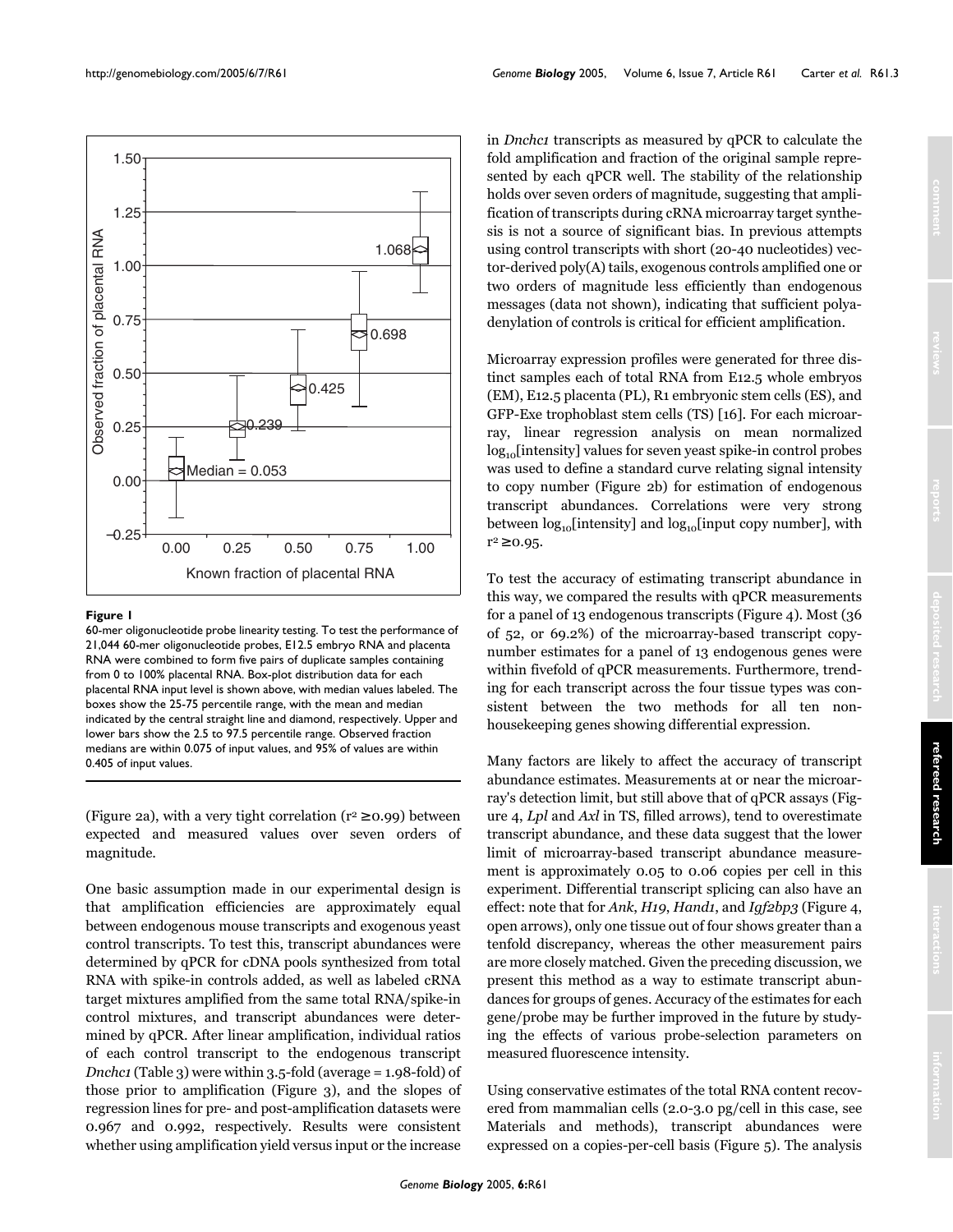#### <span id="page-3-0"></span>**Yeast controls used in this study with corresponding qPCR primers**

| Yeast intronic/intergenic<br>control transcript                    | Vector name ATCC<br>number GenBank<br>Accession | Insert size<br>(bp) | ug total RNA  | Copies spiked/5 Forward/reverse qPCR oligo sequence                                                                   | Optimal<br>concentration | Amplicon          |                  | Intron<br>spanned? |
|--------------------------------------------------------------------|-------------------------------------------------|---------------------|---------------|-----------------------------------------------------------------------------------------------------------------------|--------------------------|-------------------|------------------|--------------------|
|                                                                    |                                                 |                     |               |                                                                                                                       |                          | Size              | $T_m$            |                    |
| YPL075W 16 412249 41<br>5357 INTRON 9 759                          | <b>DNIAysic-1 MBA-201</b><br>DO023287           | 630                 | $1.00E + 04$  | $5'$ -<br>CCTACTTGATAAAGCCACATACCTCTA 50 nM<br>CCTCTTCTATTAG-3' 5'-<br>TTGCGTTACTCTATTAATAATCCATAG<br>TTGGAAC-3'      | 300 nM                   | 134 bp            | $73.4^{\circ}$ C | No                 |
| YPL081W 16 404945 40 pNIAysic-2 MBA-202<br>6039 INTRON 8 508       | <b>DQ023288</b>                                 | 400                 | $1.00E + 05$  | $5'$ -<br>CGACACTTCAGGTAAAGCGTTCCGAA 300 nM<br>GTAATTCAAC-3' 5'-<br><b>TCTCAAACCTAACACATTTCTGTATTA</b><br>AGCCTAG-3'  | 300 nM                   | 129 <sub>bp</sub> | 75.8°C           | No                 |
| NOT:D   493031-<br>1494574 553-1543                                | pNIAysic-3 MBA-203<br><b>DQ023289</b>           | 997                 | $1.00E + 06$  | $5'$ -<br>TTACCATTCACTCCATGATGTCGTACC 300 nM<br>TGTTACACTAC-3' 5'-<br>CGGTACATGTTATTACCAGAAAAAGAT<br>GTATATCC-3'      | 300 nM                   | 145 <sub>bp</sub> | 79.8°C           | No                 |
| YER133W 5 432491 433 pNIAysic-4 MBA-204<br>954 INTRON 178 702      | DQ023290                                        | 428                 | $1.00E + 07$  | $5'$ -<br>GTCGAGATAGCCGAGATAATGTGTGT 300 nM<br>$G-3'5'$<br>GCAAGGGGGATTTTTCTGAATATGG-3'                               | 300 nM                   | 136 bp            | 76.5°C           | No                 |
| YNLI62W 14 331319 3<br>32151 INTRON 5 516                          | pNIAysic-5 MBA-205<br>DO023291                  | 367                 | $1.00E + 08$  | $5'$ -<br>TGCAGCAACAGAGTATCATATGCATG<br>$G-3'5'$<br>CACTGCACAATCTGAAGATAGCGAGG-<br>3'                                 | 300 nM<br>300 nM         | 145 bp            | $77.7^{\circ}$ C | No                 |
| YNL302C 14 62942 619 pNIAysic-6 MBA-206<br><b>57 INTRON 21 571</b> | DO023292                                        | 416                 | $1.00E + 09$  | $5'$ -<br>ATTTCCCATTACCTGATAAATTGAAGT 300 nM<br><b>TCATC-3' 5'-</b><br><b>TTTGTATAGTTGGCTCAAAATATTCTC</b><br>TCCAC-3' | 900 nM                   | 100 bp            | 73.8°C           | No                 |
| YBL087C 2 60732 5981<br>5 INTRON 43 546                            | pNIAysic-7 MBA-207<br>DO023293                  | 436                 | $1.00E + 010$ | $5'$ -<br>GCAGATGAAGTGATACCTGTCAATATT 300 nM<br>CATG-3' 5'-<br>AGAAATAACATTTCGATGGTTATCCAT<br><b>TAGTATG-3'</b>       | 300 nM                   | 128 <sub>bp</sub> | 76.2°C           | No                 |

#### <span id="page-3-1"></span>**Table 2**

**Yeast controls with corresponding** *in situ***-synthesized 60-mer oligonucleotide probes**

| Control transcript  | NIA probe ID | 60-mer oligonucleotide microarray probe sequence                   |
|---------------------|--------------|--------------------------------------------------------------------|
| NIA yeast control I | Z10000036-1  | 5'-TTCAAGGGACAAATAACAGGATAAAACGTAATGTCAGGACACAAAGTGTGCCATCAACTT-3' |
| NIA yeast control 2 | Z10000039-1  | 5'-TCTTCATAGAATACTTTTTTTTCGGAGAAAACCTTTACACTGAACTCCCGACACTTCAG-3'  |
| NIA yeast control 3 | Z10000041-1  | 5'-TTTAATTATTCTTATTTCGCTTTTTTTCTCAAGGTGACCTGTTGTATCACGTTAGCTGAA-3' |
| NIA yeast control 4 | Z10000020-1  | 5'-TCATCCGGCCGGCGCCTCCCATATTCAGAAAAATCCCCCTTGCTCACACTAAAAAAAGAA-3' |
| NIA yeast control 5 | Z10000021-1  | 5'-TCAGATTGTGCAGTGATATTCTTTGAGGAAGGAAACGTAGAGGGGATAAGTTGGATAACT-3' |
| NIA yeast control 6 | Z10000026-1  | 5'-CATTTACCGAACGAATGAGTTAAACTATTATGATATAATTGCTGTAATTGTGGAGAGAAT-3' |
| NIA yeast control 7 | Z10000002-1  | 5'-AAAGTAAAGTTCCAAGATTTCATTTTGCTGGGTACAACAGAATTAAACAGAGGTTTAAAA-3' |

revealed two striking properties of these transcript-abundance distributions. First, mRNA populations in mammalian tissues are highly complex, which is consistent with previous observations [17,18]. Many transcripts were measured at less than one copy per cell in each tissue ( $EM = 40.1 \pm 0.6\%$ ,  $PL =$  $46.9 \pm 1.3\%$ , ES =  $48.2 \pm 1.9\%$ , TS =  $47.4 \pm 3.4\%$ ) (Figure 5).

A  $log_{10}$ [intensity] value of 2.5 was used as a lower cutoff, which corresponds to about one copy in 26 cells, so it appears that measured values from 0.038 to one copy per cell represent transcripts present at very low measurable copy numbers, rather than nonexpressed transcripts. Indeed, quantitative RT-PCR studies in yeast have shown that many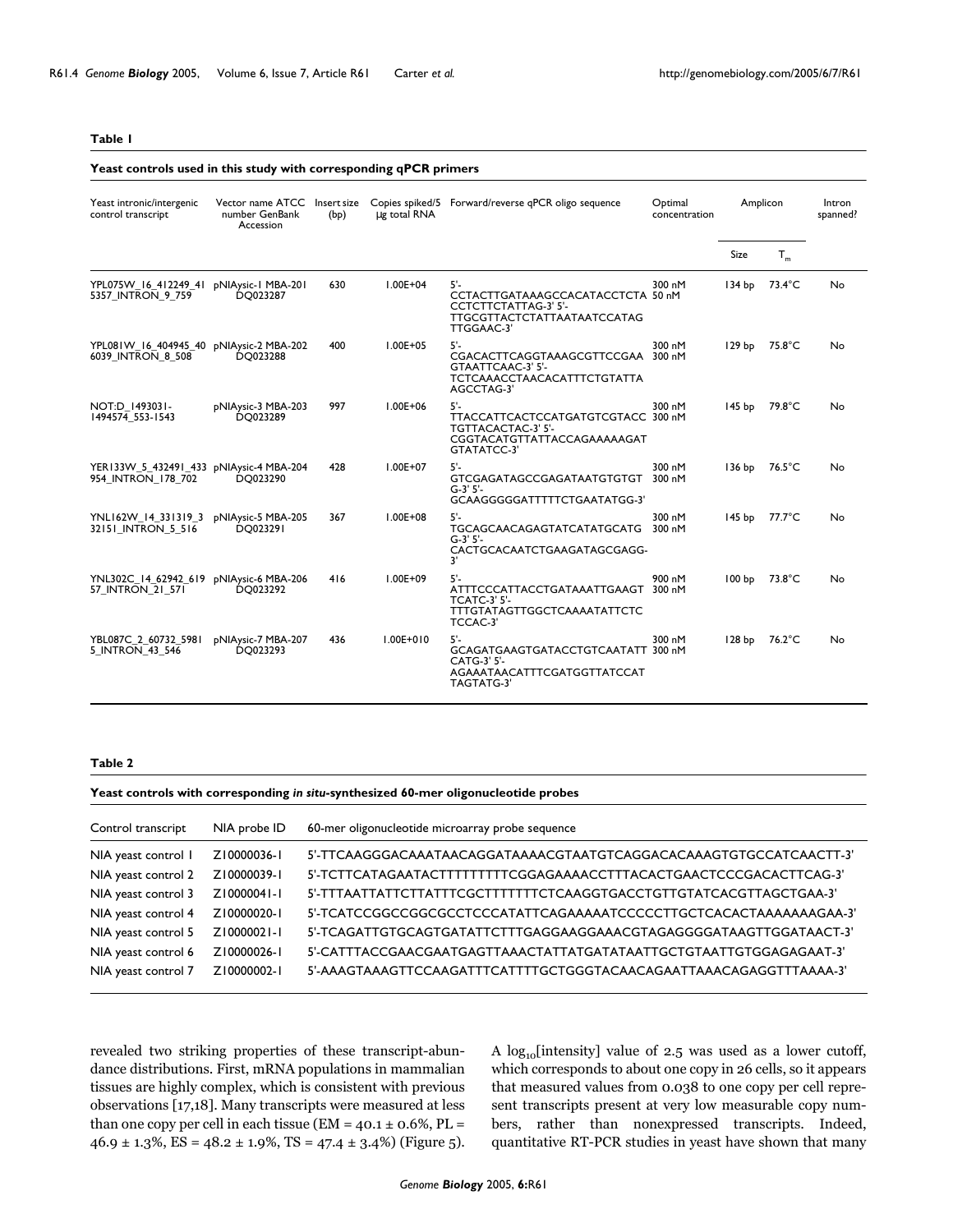

#### Relating yeast spike-in RNA control copy number to qPCR measurements and microarray signal intensity **Figure 2**

Relating yeast spike-in RNA control copy number to qPCR measurements and microarray signal intensity. **(a)** To verify abundances of yeast sequence RNA transcripts in a control mixture, cDNA was transcribed from the control mixture alone (open boxes), as well as E12.5 whole-mouse embryo total RNA (open diamonds) and Universal Mouse RNA (filled triangles) with added spike-in control mixture. The cDNA was used as template for real-time PCR quantitation of each yeast sequence RNA, using a separately prepared standard of cDNA transcribed from the yeast sequences. Expected and measured copy numbers are closely matched (*r*<sup>2</sup>≥ 0.99), with maximum measured/observed ratios of 1.5, 1.5, and 2.6, respectively. **(b)** Expression profiles were generated for triplicate total RNA samples from E12.5 embryo (filled circles), E12.5 placenta (open circles), ES cells (filled boxes), and TS cells (open boxes) with yeast sequence control transcripts spiked-in prior to target labeling. For the seven control transcripts, mean  $log_{10}[intensity]$  is shown for each tissue type, as well as the mean across all samples (filled triangles), and these data were used to perform linear regression analysis and relate signal intensity to transcript copy number, allowing abundance estimation for endogenous transcripts. The regression line for the average of all tissues (dashed line) and its equation is shown. Intensity-copy number correlations for individual tissues were very strong, with *r*2 values of 0.98 - 0.99.

genes, particularly transcription factors, are expressed at less than one copy per cell [19]. Furthermore, our estimates of numbers of expressed genes/transcripts and mRNA message content per cell (519,688 to 851,087 mRNAs per cell, 8,357 to 12,739 transcripts, expressed from 8,101 to 11,360 genes, Table [4\)](#page-8-0) compare well with previous estimates ranging from 200,000 to 600,000 mRNAs per cell [20,21], consisting of 11,500 to 15,000 diverse mRNA species [18,20], transcribed from as many or more genes up to 17,000 [18,20,22]. Second, a majority of transcripts expressed in one tissue or cell type are commonly expressed in other diverse cell and tissue types. The number of expressed genes in each tissue was estimated by counting the number of microarray features measuring absolute expression of at least one copy per cell, and converting this set of microarray probes to U-clusters (loci) and transcripts via the NIA Mouse Gene Index (Table [4](#page-8-0)). Examination of the overlap between each cell type's roster of expressed genes and transcripts reveals that the majority are expressed in common (Tables [4](#page-8-0) and [5\)](#page-9-0), as suggested by previous assessments of mRNA complexity [18,20,22]. For example, 93% of expressed placental transcripts are also expressed in embryo, and this group represents 72% of the expressed transcripts in embryo (Table [5](#page-9-0)). The same relationship holds true for pairings of cultured cells with embryo, with 95% of expressed transcripts in cultured cells also found in embryo, covering 69% of embryonic transcripts.

When comparing frequency distributions for complex, *in vivo* samples and less complex *in vitro* cultured cells, we might expect to see large differences, particularly in the case of genes expressed at less than one copy per cell. Transcripts present at less than one copy per cell cannot be present in every cell, and therefore must be expressed heterogeneously. As might be expected, whole embryos had the most distinctive frequency distribution of the four samples examined: embryos had significantly fewer transcripts in the range  $log_{10}[\text{copies per cell}] = -1.0$  (0.1 copies per cell), but significantly more in the 0-2 (1 to 100 copies per cell) range. This difference, combined with the higher estimate of total transcripts per cell for whole embryos (Table [4](#page-8-0)), may reflect the activation, within the context of the very high transcriptional activity present in developing embryos, of many developmental pathways that are normally inactive or minimally active.

In contrast, the high degree of similarity between the frequency distributions for placenta, ES, and TS cells (Figure 5)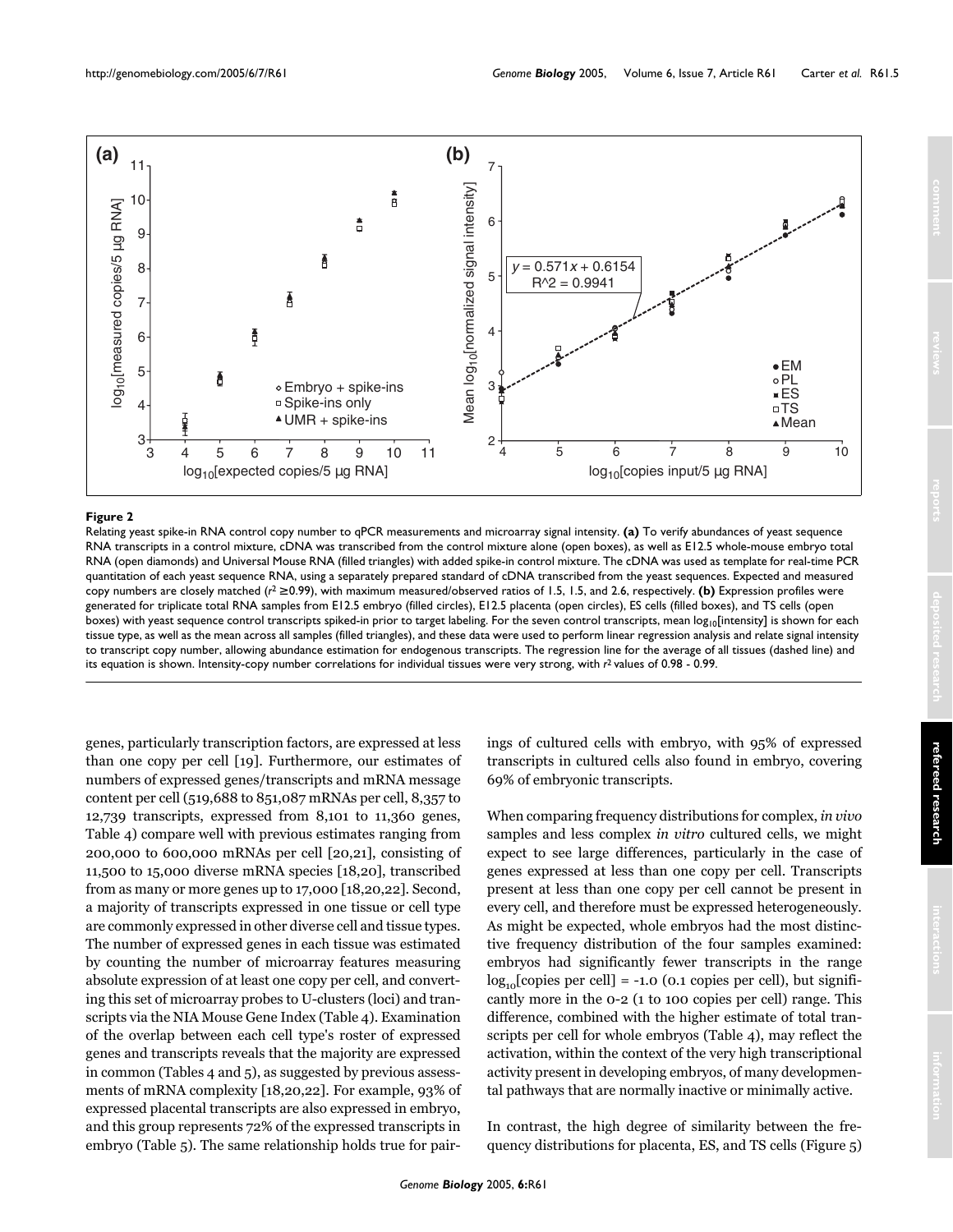R61.6 Genome **Biology 2005**, Volume 6, Issue 7, Article R61 Carter *et al.* http://genomebiology.com/2005/6/7/R61



#### Figure 3

Exogenous control and endogenous transcript amplification rates are closely matched over seven orders of magnitude. Transcript abundance of each spike-in control transcript was measured by qPCR before and after linear amplification labeling, and compared to amounts of the exogenous transcript *Dnchc1*. After amplification, individual ratios of each control transcript to the endogenous transcript were within 3.5-fold (average = 1.98-fold) of those prior to amplification. Blue diamonds =  $log_{10}[ratio]$ mean control/*Dnchc1* transcripts] of three E12.5 embryo and three E12.5 placenta samples before amplification. Red boxes, green triangles = log10[ratio mean control/*Dnchc1* transcripts] for the same samples after amplification, using yield versus input (red boxes) or the increase in *Dnchc1* transcripts as measured by qPCR (green triangles) to calculate the

suggests that levels of expression heterogeneity can be similar for complex tissues and cultured cells. In fact, there is evidence in ES cells that gene expression within a culture is not as uniform as previously supposed, and even key differentiation markers such as *Oct4* and *cKit* are expressed in cellular subpopulations within cultures [23]. Taken together, these observations suggest that cultured ES and TS cells, although clonally isolated, are quite heterogeneous in terms of their gene-expression patterns, with a transcriptional complexity similar to that of E12.5 placenta. Further study, perhaps using *in situ* hybridization or single-cell RT-PCR methods, will be required to address this issue, but it does beg the question of whether or not this heterogeneity is common to all cultured cells, or a feature specific to pluripotent stem cells.

#### **Conclusion**

Here we present an oligonucleotide microarray for geneexpression profiling with representation of the entire mouse genome, according to the NIA Mouse Gene Index version 2.0 [24]. An integral feature of this new whole-genome microarray design is a set of probes detecting yeast spike-in control

transcripts, which will be available to the community without restriction. Using qPCR, we have shown that this control system allows the reproducible estimation of absolute transcript levels. A valuable tool for the mammalian functional genomics community, this system is a step towards standardization of microarray results by using exogenous RNA control systems that are compatible with multiple microarray platforms and model organisms.

#### **Materials and methods**

#### **Microarray design: target sequence selection**

The NIA Mouse 44K Microarray v2.0 (Whole Genome 60 mer Oligo) design was based on the NIA Mouse Gene Index v2.0 [24]. Like the first version of the NIA Mouse Gene Index [10], it combines data from multiple transcript databases (RefSeq, Ensembl, Riken, GenBank, and NIA) to construct gene/transcript models which represent all possible transcripts. Briefly, 249,200 ESTs developed at NIA were clustered using clustering tools from The Institute for Genome Reserach (TIGR) [25], generating 58,713 consensus and singleton sequences which were then combined with the other datasets. The major difference in version 2 from version 1 is the use of a clustering method based on genome alignments rather than sequence homology between NIA EST clusters and public sequences. Individual sequences were aligned to the mouse genome [2] using BLAT [26], then clustered by an algorithm similar to the one described by Eyras *et al*. [27], to be published elsewhere. Our assembly included 30,796 primary genes and 1,318 gene copies or pseudogenes, as well as 28,928 clusters that did not match our criteria for highconfidence genes (open reading frame (ORF) of more than 100 amino acids or multiple exons). There were 65,477 transcripts associated with primary genes. Because transcripts were built from sequence alignments to the mouse genome, they match published genomic sequences [2] (February 2003 edition) exactly.

#### **Microarray design: oligonucleotide probe design and selection**

In designing a mouse whole-genome microarray, we began by examining existing designs - the NIA Mouse 22K Microarray v1.1 (Development 60-mer Oligo) [9], which became commercially available from Agilent as the Agilent Mouse (Development) Oligonucleotide Microarray (see Additional data files 1 and 2), and the National Institute of Environmental Health Sciences (NIEHS) Toxicogenomics Consortium mouse array (Agilent Mouse Microarray). Criteria for selecting previously designed probes included a good match to the target gene's major transcript with the longest ORF, minimum predicted cross-reactivity with other expressed sequences, and nonredundancy. Although a perfect match of all 60 base-pairs (bp) of the oligonucleotide was preferred, we also accepted up to two mismatches to the genome if the oligonucleotide matched perfectly to the RefSeq sequence, and oligonucleotide sequences that did not match 100% to the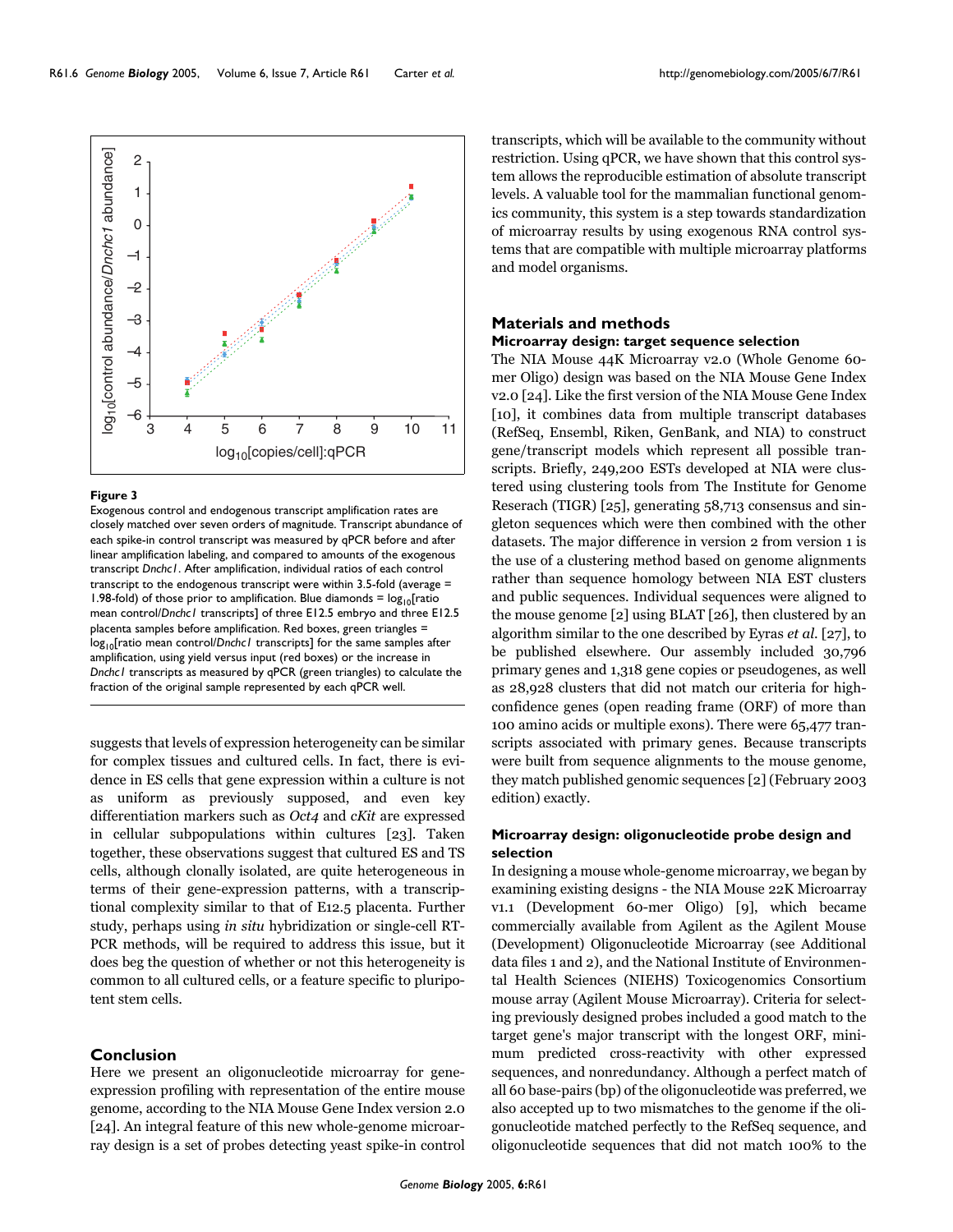

#### **Figure 4**

Validation of transcript abundance estimation for endogenous transcripts. qPCR primer sets were designed for selected genes so that amplicons were upstream of 60-mer oligonucleotide probes when possible, or less than 650 bp downstream, and copy number was estimated using serial dilutions of RNA, *in vitro* transcribed from mouse cDNAs, at known copy numbers as standards. Error bars represent one standard deviation across three replicate samples for each tissue. Dotted diagonal lines represent five- and tenfold differences between the two datasets. Each gene's official symbol, along with the unique identifier for the 60-mer oligonucleotide probe it was measured with, are listed in the key. Data was normalized to *Gapd* expression for both methods. EM = E12.5 embryo, PL = E12.5 placenta, ES = embryonic stem cells, TS = trophoblast stem cells.

RefSeq entry were corrected. An oligonucleotide was considered cross-reactive if its last 43 bp (solution end) matched to a non-target gene with less than five mismatches. Deletion placement studies using *in-situ* synthesized 60-mer oligonucleotide probes suggest that the 17 bp at the support surface have a negligible effect on hybridization intensity [5]; thus only the external 43 bp were considered important. While the cross-reactivity criterion is easily satisfied for unique genes with low similarity to other genes, many gene families had high sequence similarity between member transcripts, and it was impossible to find regions with low predicted cross-reactivity. In this case we considered the whole gene family as a target; then the oligonucleotide was considered cross-reactive only if it matched to genes outside the family. Gene families were assembled using a 30% transcript length alignment as a threshold of similarity; alignments for each pair of transcripts were generated using BLAT [26]. According to the nonredundancy criterion, we left only one oligonucleotide that matched to each gene or gene family, and when probes from both the NIA Mouse 22K v1.1 and NIEHS Toxicogenomics arrays matched well to the same gene, preference was given to the NIA oligonucleotide.

After filtering with the above criteria, we obtained 6,563 probes from the NIA Mouse 22K Microarray v1.1 and 9,551 probes from the NIEHS Toxicogenomics array. Among these oligonucleotides, 3,327 did not match the target gene's major transcript with the longest ORF, so we generated an additional 3,327 probes for major transcripts of the same genes. Then we generated 22,850 probes for the best transcripts of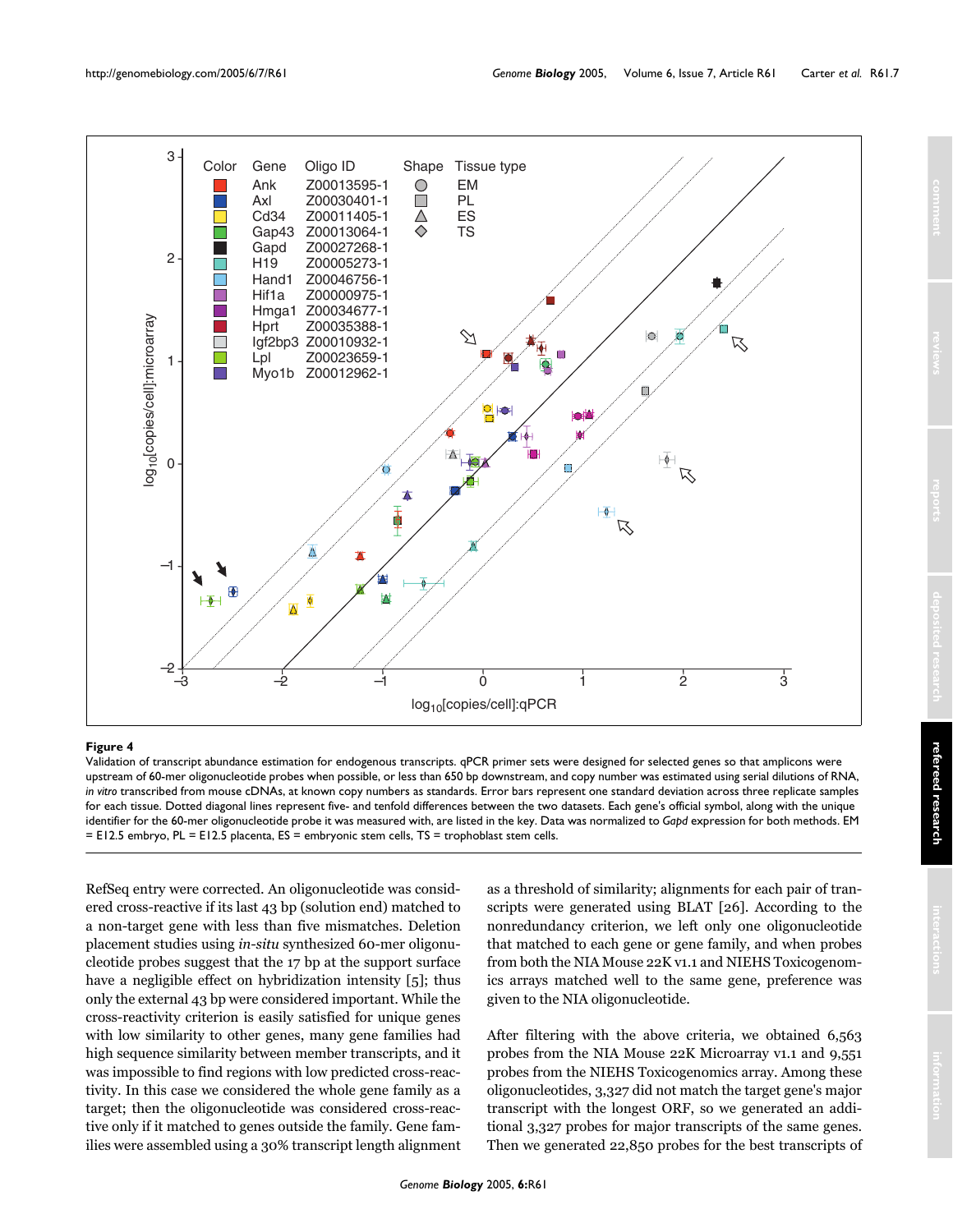#### <span id="page-7-0"></span>**qPCR primer pairs used to quantitate endogenous transcripts in this study**

| Gene symbol   | Forward/reverse qPCR oligo sequence         | Optimal concentration Amplicon |                   |                  | Intron spanned? |  |
|---------------|---------------------------------------------|--------------------------------|-------------------|------------------|-----------------|--|
|               |                                             |                                | Size              | $T_{m}$          |                 |  |
| Ank           | 5'-AGTACCATAGTACACTCGGTTACCTGTCCTG-3'       | 900 nM                         | II4 bp            | 78.8°C           | Yes             |  |
|               | 5'-GCAAAGCTTTAAGTCGTAATCTAGCATCC-3'         | 50 nM                          |                   |                  |                 |  |
| Axl/Ufo       | 5'-CGACTACCTGCGTCAAGGAAATCG-3'              | 300 nM                         | 112bp             | 82.8°C           | Yes             |  |
|               | 5'-AAAACTTGGCCGGTCTCGAGG-3'                 | 300 nM                         |                   |                  |                 |  |
| Cd34          | 5'-TGCTCTGGAATCCGAGAAGTGAGG-3'              | 300 nM                         | 140 bp            | 78.0°C           | Yes             |  |
|               | 5'-TCAGCCTCAGCCTCCTCCTTTTC-3'               | 300 nM                         |                   |                  |                 |  |
| <b>Dnchc1</b> | 5'-AACTAAACCCAGCCATTCGGCC-3'                | 300 nM                         | 98 bp             | 84.3°C           | No              |  |
|               | 5'-TTGCGTTGGCGGGTGACAG-3'                   | 900 nM                         |                   |                  |                 |  |
| Gap43         | 5'-GAGAAGGGAAGGAGAGAAGGCAGG-3'              | 900 nM                         | 131 bp            | 79.5°C           | Yes             |  |
|               | 5'-TCCGGCTTGACACCATCTTGTTC-3'               | 900 nM                         |                   |                  |                 |  |
| Gapd          | 5'-CGGAGTCAACGGATTTGGTCGTAT-3'              | 900 nM                         | 214bp             | $82.6^{\circ}$ C | Yes             |  |
|               | 5'-GAAGATGGTGATGGGCTTCC-3'                  | 300 nM                         |                   |                  |                 |  |
| H19           | 5'-AGCTAACACTTCTCTGCTGCTCTCTGG-3'           | 300 nM                         | 144 bp            | 81.4°C           | Yes             |  |
|               | 5'-ATCTTCTTGATTCAGAACGAGACGGAC-3'           | 900 nM                         |                   |                  |                 |  |
| Handl         | 5'-GAGATGTATACCTGAGAGCAACAGGCATGATAGGTAG-3' | 300 nM                         | II3 bp            | $75.1^{\circ}$ C | No              |  |
|               | 5'-CTTCTCCTTCATTTCTTTCCTTTTCCTTC-3'         | 900 nM                         |                   |                  |                 |  |
| Hifla         | 5'-GTCAGCAGTACATGGTAGCCACAATTG-3'           | 900 nM                         | 139 bp            | 74.4°C           | No              |  |
|               | 5'-GATCCAGGCTTAACAATTCCATAGGC-3'            | 300 nM                         |                   |                  |                 |  |
| Hmga l        | 5'-AATTCAGGAGGATGAACATCTGACGC-3'            | 900 nM                         | II4 bp            | $77.3^{\circ}$ C | No              |  |
|               | 5'-TCTGTTCACAAACTACCTCTGGACGG-3'            | 50 nM                          |                   |                  |                 |  |
| <b>Hprt1</b>  | 5'-AACAATGCAAACTTTGCTTTCCCTG-3'             | 300 nM                         | 123 bp            | $80.1^{\circ}$ C | Yes             |  |
|               | 5'-TCAAATCCAACAAAGTCTGGCCTG-3'              | 300 nM                         |                   |                  |                 |  |
| lgf2bp3       | 5'-AAGTATACATTCTCACAGAGACAGGATCGAGTGACTG-3' | 900 nM                         | 126 bp            | 81.5°C           | No              |  |
|               | 5'-AAAGACAGATTTGCTTAACCAACAGACG-3'          | 900 nM                         |                   |                  |                 |  |
| Lpl           | 5'-TTTCCAGCCAGGATGCAACATTG-3'               | 300 nM                         | 105 <sub>bp</sub> | $82.3^{\circ}$ C | No              |  |
|               | 5'-TGAATGGAGCGCTCATGCGAG-3'                 | 900 nM                         |                   |                  |                 |  |
| Myolb         | 5'-AATACACACCTTGTACCAATCAGCTCTCTC-3'        | 900 nM                         | 143 bp            | 76.1°C           | No              |  |
|               | 5'-TGATAAGAAGAGGCTGAGAGCCGTTC-3'            | 900 nM                         |                   |                  |                 |  |

primary genes in the gene index that were not represented in the NIA Mouse 22K Microarray v1.1 (Development 60-mer Oligo) and NIEHS Toxicogenomics arrays, for a total of 42,291 non-control oligonucleotide probes (see Additional data file 2). For each transcript we generated ten probes using ArrayOligoSelector [28], then selected the best oligonucleotide on the basis of minimum predicted cross-reactivity, proximity to the 3' end, and degree of matching to RefSeq or GenBank sequences. The latter criterion was important only in cases of mismatches between genomic sequence and Ref-Seq or GenBank.

All microarray data described in this report were generated using the NIA Mouse 44K Microarray v2.1 (Whole Genome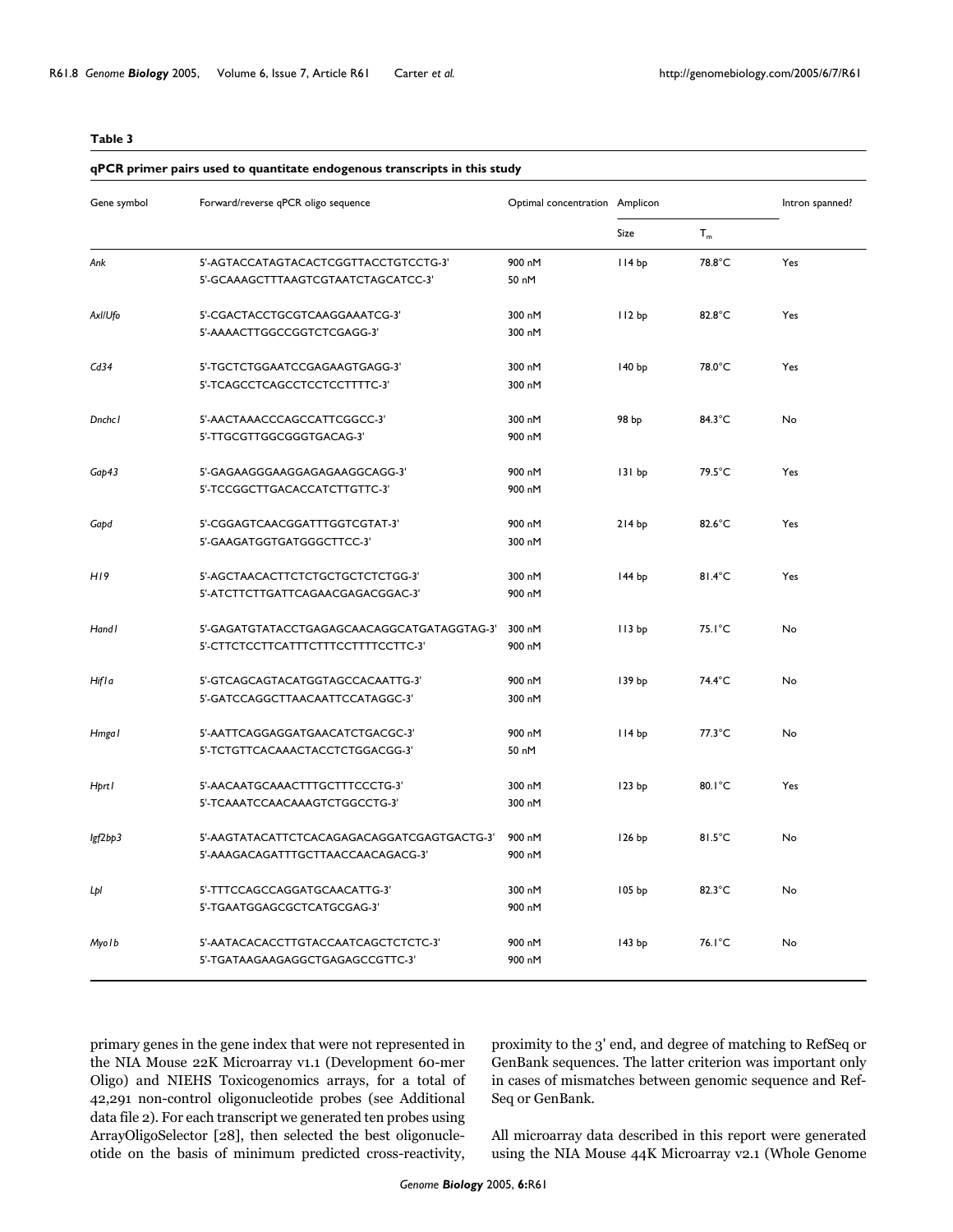| Expressed genes and transcripts in developing mouse tissues and cultured stem cells |         |         |         |         |            |             |  |
|-------------------------------------------------------------------------------------|---------|---------|---------|---------|------------|-------------|--|
|                                                                                     | EM      | PL      | ES      | TS      | Any tissue | All tissues |  |
| mRNAs/cell                                                                          | 851.087 | 519.688 | 400.045 | 568.196 |            |             |  |
| Features $\geq 1$ CpC                                                               | 13.718  | 10.559  | 9.667   | 9.840   | 14.908     | 8.073       |  |
| U-clusters $\geq$ I C <sub>p</sub> C                                                | 11.360  | 8.828   | 8.101   | 8.271   | 12.264     | 6.838       |  |
| Transcripts $\geq 1$ C <sub>p</sub> C                                               | 11,762  | 9.108   | 8.357   | 8.534   | 12.739     | 7,037       |  |
| Mean copies per cell                                                                | l.09    | 0.63    | 0.51    | 0.56    |            |             |  |
| Median copies per cell                                                              | 0.79    | 0.45    | 0.36    | 0.40    |            |             |  |

<span id="page-8-0"></span>**Expressed genes and transcripts in developing mouse tissues and cultured stem cells**

U-clusters and transcripts from the NIA mouse gene index were considered expressed if microarray features measured absolute expression estimated at one copy per cell or more. Copy-number estimates from expressed transcripts were summed to estimate the number of mRNA molecules per cell for each tissue, as well as the mean and median copy numbers. Microarray features corresponding to expressed genes and transcripts were mapped to the NIA Gene Index to calculate the number of U-clusters (loci) and transcripts expressed in each tissue.



#### **Figure 5**

Distribution of mouse transcript abundances in E12.5 embryo and placenta, and cultured ES and TS cells. Transcript abundances are expressed as  $log_{10}$ [copies per cell], varying over six orders of magnitude. The distributions are highly similar, despite the significant differences between the four tissues (for example, monolayer culture versus tissue, placenta versus embryo), suggesting that such distributions are not heavily skewed according to tissue structure or function. The percentage of transcripts present at less than one copy per cell ranged from 40.1 to 48.2% in the four tissues. Bins were centered on indicated values, and the dotted lines indicate values corresponding to mean upper and lower signal intensity reliability limits of one copy per 26 cells to 2,188 copies per cell. For definitions of tissue type see Figure 4 legend.

60-mer Oligo) and NIA Mouse 22K Microarray v2.0 (Development 60-mer Oligo). We have slightly modified the probe content of the NIA Mouse 44K v2.0 array by including Agilent's standard QC probe set, removing candidate spike-in control probes which were not used, and including additional probes for known genes that have existing probes with poor performance or ambiguous targeting. The updated version (NIA Mouse 44K Microarray v2.1 (Whole Genome 60-mer Oligo) will be made available to the community (see Additional data file 1).

#### **Yeast spike-in controls**

Yeast (*S. cerevisiae*) sequences were selected from public repositories [14,15] to produce exogenous RNA control transcripts, commonly referred to as 'spike-in' controls. Fourteen candidates (ten intergenic and four intronic) were selected on the basis of sequence length and the absence of restriction endonuclease cleavage sites important for our cloning strategy. Sequences with significant matches to transcripts in the NIA mouse Gene Index v2.0 [10] were discarded, and ten of the 14 remaining candidates were successfully cloned from genomic DNA, with one sequence divided into two clones for a total of 11 potential controls. Yeast sequences were amplified with added 5' *Sal*I and 3' *Xba*I sites from *S. cerevisiae* genomic DNA (ATCC 2601D) using Sigma RedTaq, and cloned directly into pCR4-TOPO (Invitrogen). TA-TOPO clones were verified by sequencing on an Applied Biosystems 3100 capillary DNA sequencer, and inserts were directionally subcloned into pSP64 Poly(A) (Promega Catalog number P1241) using the introduced *Sal*I and *Xba*I sites. A total of 63 60-mer oligonucleotide 'sense-strand' probes were selected for the 14 candidate sequences using both ArrayOligoSelector software [28] and arbitrary manual selection. Oligonucleotide probes were compared to NIA Gene Index transcripts, and no significant matches were found. Control probes were spotted ten times each in various locations throughout the slides.

Spike-in RNA was transcribed, polyadenylated, and purified using Ambion mMessage mMachine, poly(A) tailing, and MegaClear kits, then sized and quantitated by RNA 6000 Nano assay on an Agilent Bioanalyzer 2100. Spike-in RNAs were pooled to create tenfold concentration differences, from 104 to 1010 copies per microliter (Table [1\)](#page-3-0). Before preparation of microarray targets, 1 µl of this control transcript mixture was added to 5-µg aliquots of each total RNA sample, including the reference RNA. A separate pool with all yeast control transcripts present at the same copy number was added to reference RNA and converted to cDNA for use as a standard in qPCR assays.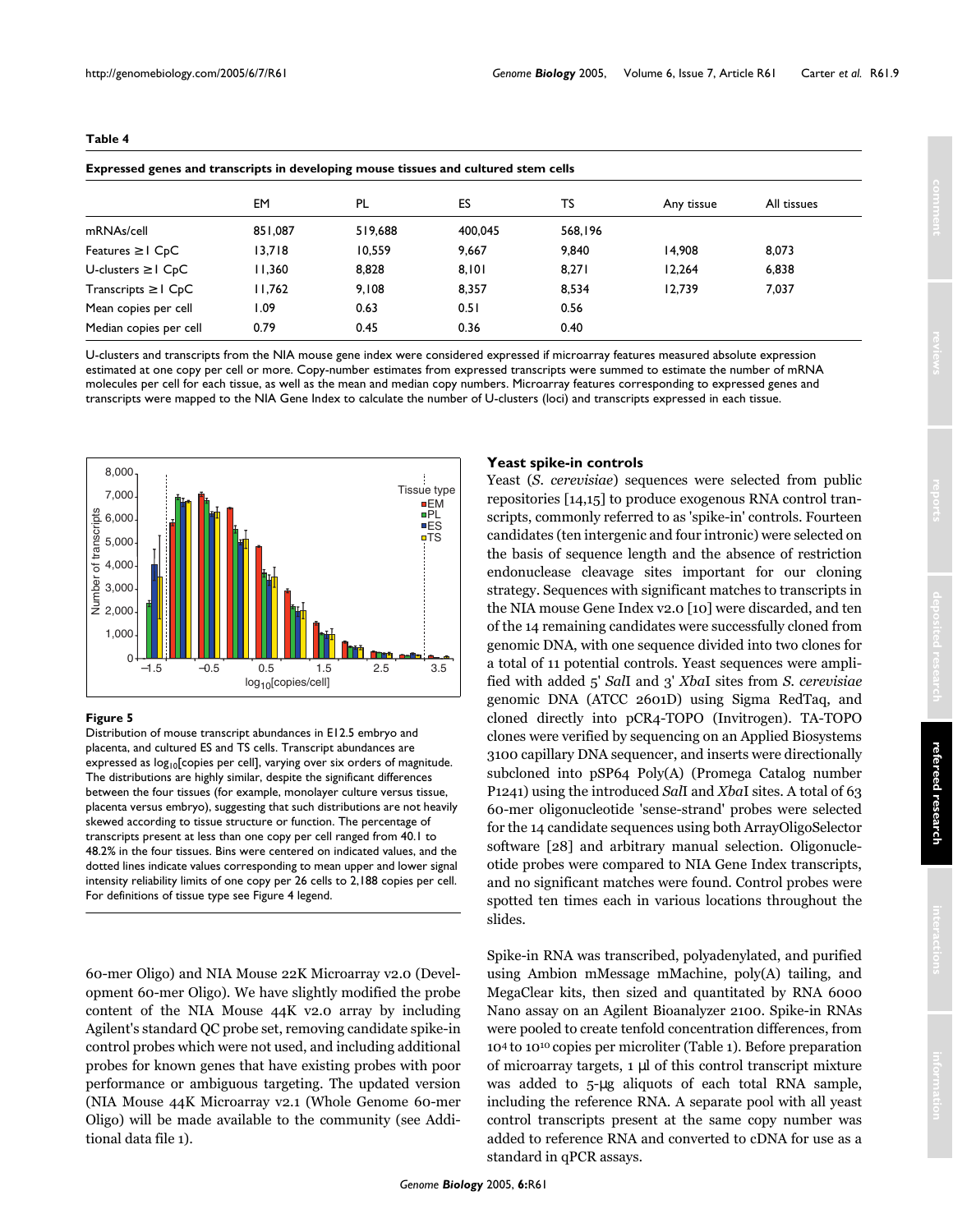<span id="page-9-0"></span>

| Pairwise comparison of expressed transcript sets in developing mouse tissues and cultured cells |                         |    |       |       |       |  |  |
|-------------------------------------------------------------------------------------------------|-------------------------|----|-------|-------|-------|--|--|
| Total expressed features                                                                        | Overlapping features    | EM | PL    | ES    | TS    |  |  |
| 13,718                                                                                          | EM                      |    | 9,840 | 9,212 | 9,314 |  |  |
| 10,559                                                                                          | PL                      |    |       | 8,508 | 8,881 |  |  |
| 9,667                                                                                           | ES                      |    |       |       | 8,816 |  |  |
| 9,840                                                                                           | TS                      |    |       |       |       |  |  |
| Total expressed U-clusters                                                                      | Overlapping U-clusters  | EM | PL    | ES    | TS    |  |  |
| 11,360                                                                                          | EM                      |    | 8,271 | 7,749 | 7,853 |  |  |
| 8,828                                                                                           | PL                      |    |       | 7,181 | 7,492 |  |  |
| 8,101                                                                                           | ES                      |    |       |       | 7,435 |  |  |
| 8,271                                                                                           | TS                      |    |       |       |       |  |  |
| Total expressed transcripts                                                                     | Overlapping transcripts | EM | PL    | ES    | TS    |  |  |
| 11,762                                                                                          | EM                      |    | 8,516 | 7,980 | 8,090 |  |  |
| 9,108                                                                                           | PL                      |    |       | 7,386 | 7,718 |  |  |
| 8,357                                                                                           | ES                      |    |       |       | 7,657 |  |  |
| 8,534                                                                                           | TS                      |    |       |       |       |  |  |

Sets of microarray features measuring expressed genes (≥ 1 copy per cell) were compared pairwise to calculate the number of members common to each pair. By matching microarray features to the NIA Gene Index, numbers of U-clusters (loci) and transcripts expressed in common were derived for each pairwise comparison. Signal intensities which were lower than those for all spike-in controls, as well as saturated signals, were not

converted to copy number estimates (see Materials and methods), so these calculations may underestimate the number of expressed genes.

#### **RNA collection/preparation**

Total RNA was prepared using TriZol reagent (Invitrogen) from E12.5 C57BL/6J embryos, pooled by litter, and corresponding E12.5 C57BL/6J placenta pools [9]. Total RNA was also prepared from R1 ES cells passaged briefly on gelatin to remove feeder cells, and GFP-Exe TS cells grown on plastic in conditioned medium as previously described [16]. Total RNA quantity and quality were assessed by RNA 6000 Nano assay. For oligonucleotide signal linearity testing, E12.5 embryo and placenta total RNA were pooled, based on this quantitation, to produce duplicate samples with 0, 25, 50, 75, and 100% placental RNA content.

#### **cRNA target labeling**

Fluorescently labeled microarray targets were prepared from 2.5 µg aliquots of total RNA samples with yeast sequence control mixtures added as described above, using a Low RNA Input Fluorescent Linear Amplification Kit (Agilent). A reference target (Cy5-CTP-labeled) was produced from Stratagene Universal Mouse Reference RNA, and all other targets were labeled with Cy3-CTP. Targets were purified using an RNeasy Mini Kit (Qiagen) as directed by Agilent's clean-up protocol, and quantitated on a NanoDrop scanning spectrophotometer (NanoDrop Technologies).

#### **Microarray hybridization**

All hybridizations compared one Cy3-CTP-labeled experimental target to the single Cy5-CTP-labeled reference target. Microarrays were hybridized and washed according to Agilent protocol G4140-90030 (Agilent 60-mer oligo microarray processing protocol - SSC Wash, v1.0)*.* Slides were scanned on an Agilent DNA Microarray Scanner, using standard settings, including automatic PMT adjustment.

#### **Real-time quantitative RT-PCR**

Primer sets were designed and tested for SYBR Green chemistry using an established in-house protocol [9]. Total RNA was used to prepare cDNA as described previously [9]. Because the microarray targets were oligo(dT) primed, all cDNA synthesis reactions were oligo(dT) primed as well, and qPCR primer sets were designed so that amplicons were upstream of 60-mer oligonucleotide probes when possible, or less than 650 bp downstream. These steps were taken to minimize the effects of 3' end-labeling bias from microarray target synthesis. Yeast spike-in standard curve cDNA was prepared by mixing equal copy numbers of each synthetic yeast RNA with Mouse Universal Reference total RNA, followed by cDNA synthesis. A standard for copy-number measurement of endogenous mouse genes was prepared by transcribing cDNA clones and adding these transcripts in equal numbers to yeast total RNA, followed by cDNA synthesis. A BioMek 2000 liquid-handling system (Beckman) was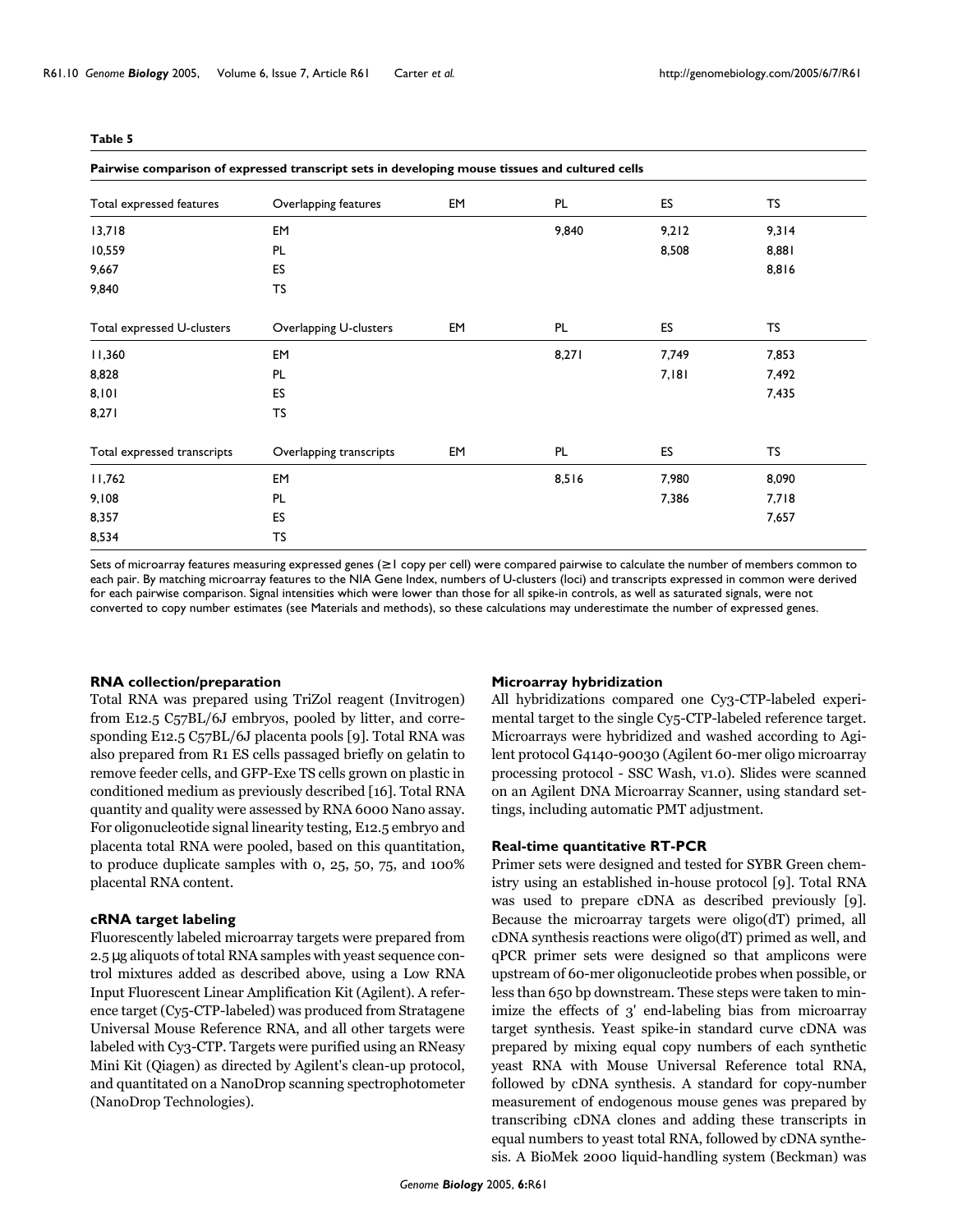used to aliquot cDNA into 96- and 384-well plates, then assemble and aliquot PCR master mix into 20-25 µl reactions. Plates were run on ABI 7700 or ABI 7900 HT Sequence Detection Systems using the default cycling program, and data was processed using SDS 1.9 or SDS 2.2 software (Applied Biosystems) and Microsoft Excel.

#### **Data analysis**

Microarray images were processed with Agilent Feature Extractor A.7.5.1 software to generate normalized, background-subtracted feature intensities. Dye normalization was performed by applying a LOWESS algorithm to all significant, non-control and non-outlier features. Analysis of variance (ANOVA) and replicate averaging was performed as previously described [9] using NIA Array Analysis Tool software [29], which normalizes each probe according to reference RNA signals.

For each probe identified as differentially expressed in mixing experiments (false discovery rate < 0.05) [9], linear regressions of ratios against pure placental RNA across the five levels of placental RNA content were calculated, and observed ratios were back-calculated for population analysis as

$$
P_{oi} = \frac{\left(\frac{I_{pi}}{I_{100i}} - a_i\right)}{b_i},
$$

where  $P_{oi}$  is the observed fraction placental RNA content calculated from a given probe *i*,  $I_{pi}$  and  $I_{100i}$  are the normalized  $log_{10}$ [intensity] values for the probe *i* at placental RNA percentages  $p$  and 100, respectively, and  $a_i$  and  $b_i$  are the

intercept and slope of the  $\frac{I_{pi}}{I}$  ratios versus the input pla-*I pi* 100*i*

cental RNA fraction for probe *i.* For the population of observed fractions at each input placental RNA fraction, the mean and median were calculated, along with the 2.5, 25, 75, and 97.5 percentile boundaries (Figure [1\)](#page-2-0).

For endogenous transcript abundance estimation experiments, linear regression analysis was performed on seven yeast spike-in probe mean normalized  $log_{10}$ [intensity] values for each microarray and the results were used to back-calculate estimated copy numbers for endogenous transcripts as

$$
C_{hmi}=\frac{I_i-a}{b},
$$

where  $C_{hmi}$  is the microarray-estimated number of copies per hybridization for probe *i*,  $I_i$  is the normalized log<sub>10</sub>[intensity] for probe *i*, and *a* and *b* are the intercept and slope of spike-in control probe microarray signal intensities versus. input spike-in transcript copy numbers. Dividing these values by the estimated number of cells represented in each hybridization,

|  | $N_h = \frac{0.750 \text{ µg target}}{1 \text{ target}} \times \frac{1 \text{ target labeling}}{1 \text{ weight}} \times \frac{y \text{ µg total RNA}}{1 \text{ total}} \times \frac{10^6 \text{ pg}}{1 \text{ rad}} \times$ |  | 1 cell |
|--|------------------------------------------------------------------------------------------------------------------------------------------------------------------------------------------------------------------------------|--|--------|
|  | 1 hybridization $x \mu g$ target yield 1 target labeling 1 $\mu g$ $z$ pg total RNA                                                                                                                                          |  |        |

converts them to estimates of transcript copies per cell. Amounts of total RNA extracted per cell for the four tissue types (EM 3.0 pg/cell, PL 2.0 pg/cell, ES 2.3 pg/cell, TS 3.0 pg/cell) were estimated from cell counts, RNA yields, and in the case of E12.5 embryo and placenta, our estimate that the average cell volume in these tissues is approximately  $1.5 \times 10^{-7}$ 9 cm3 per cell (data not shown).

For measurement of abundances of mouse endogenous gene and spiked-in yeast transcripts in total RNA and labeled/ amplified target mixtures by qPCR, linear regression of threshold cycle (*C*<sub>t</sub>) values versus input spike-in transcript copy numbers in a standard was used to back-calculate copy numbers per well of the transcripts in the total RNA samples and labeled/amplified target mixtures. These results were converted to copies per cell as follows:

$$
C_{cqi} = \frac{\text{copies}}{\text{well}} \times \frac{1 \text{ well}}{w \text{ ng total RNA}} \times \frac{1 \text{ ng}}{1000 \text{ pg}} \times \frac{z \text{ pg total RNA}}{1 \text{ cell}}.
$$

In the case of endogenous mouse transcript measurements, results from both the microarray and qPCR were normalized to *Gapd* expression.

All microarray data will be deposited to the public repositories Gene Expression Omnibus at NCBI [30,31] and ArrayExpress at EBI [32,33] as soon as possible.

#### **Additional data files**

The following additional data are available with the online version of this paper. Additional data file 1 is a table containing a standardized naming scheme for NIA oligonucleotide microarray platforms. Additional data file 2 is a table containing additional information on previous NIA microarray platforms and how they relate to that presented in this work. Additional data file 3 contains annotation of all probes in the NIA 44K Mouse Microarray v2.1.

#### **Acknowledgements**

The authors thank Peter Webb at Agilent Technologies for his assistance in preparing the microarray design for production, and his colleague Paul Wolber for advice in constructing the yeast spike-in control constructs. Yong Qian of the NIA provided invaluable bioinformatics and computational support for many aspects of this work. We also thank Janet Rossant and Tilo Kunath for providing ES and TS cell RNA. DNA microarrays produced according to NIA designs are available commercially from Agilent Technologies. However, The National Institutes on Health and The National Institute on Aging do not endorse these products or make any claims or guarantees as to their quality or performance.

#### **References**

1. Ko MS: **[An 'equalized cDNA library' by the reassociation of](http://www.ncbi.nlm.nih.gov/entrez/query.fcgi?cmd=Retrieve&db=PubMed&dopt=Abstract&list_uids=2216762)** [short double-stranded cDNAs.](http://www.ncbi.nlm.nih.gov/entrez/query.fcgi?cmd=Retrieve&db=PubMed&dopt=Abstract&list_uids=2216762) **18:**5705-5711.